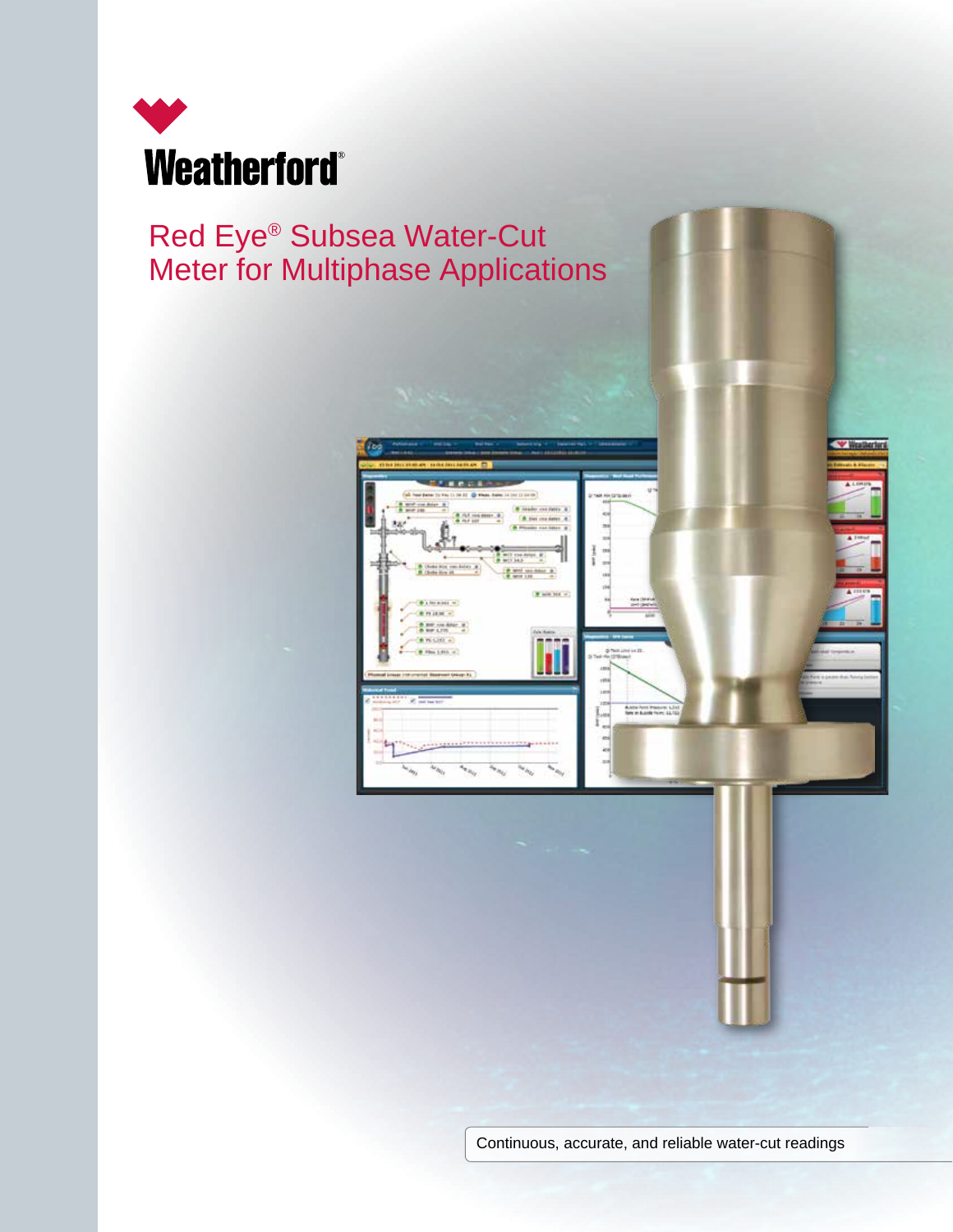## Continuous, accurate, and reliable water-cut readings for the life of your oil or gas well

Weatherford is drawing on the performance of the successful Red Eye MP water-cut meter and taking it to the seafloor. Designed to handle the harsh subsea environment, the Red Eye subsea water-cut meter provides robust measurement in oil or gas wells. In addition, the meter can measure relative concentrations of water and typical hydrate inhibitors such as methanol.

With its advanced technology, the Red Eye subsea water-cut meter provides extremely sensitive water-onset detection and is unaffected by changes in salinity, hydrogen sulfide (H<sub>2</sub>S) or carbon dioxide (CO<sub>2</sub>) content. The unit is not required to correct for changes in these parameters, unlike other technologies. Also the hardware is ruggedized and marinized to accommodate stringent requirements of subsea applications.

Because of its compact, cost-effective design, you can easily justify a Red Eye subsea meter on each well to measure water cut, recognize water breakthrough, provide a redundant water-cut measurement to multiphase meters, directly measure hydrate inhibitors in the flowline, or trend water behavior in the reservoir.

#### Red Eye MP Water-Cut Meter

- 15 kpsi (103 MPa); API 2 1/16-in. flange
- 10,000-ft (3,048-m) seawater depth
- Subsea-instrumentation-interface standardization (SIIS) level-two or level-three communications
- Onboard raw-data storage (2 years) and remote firmware-upgrade support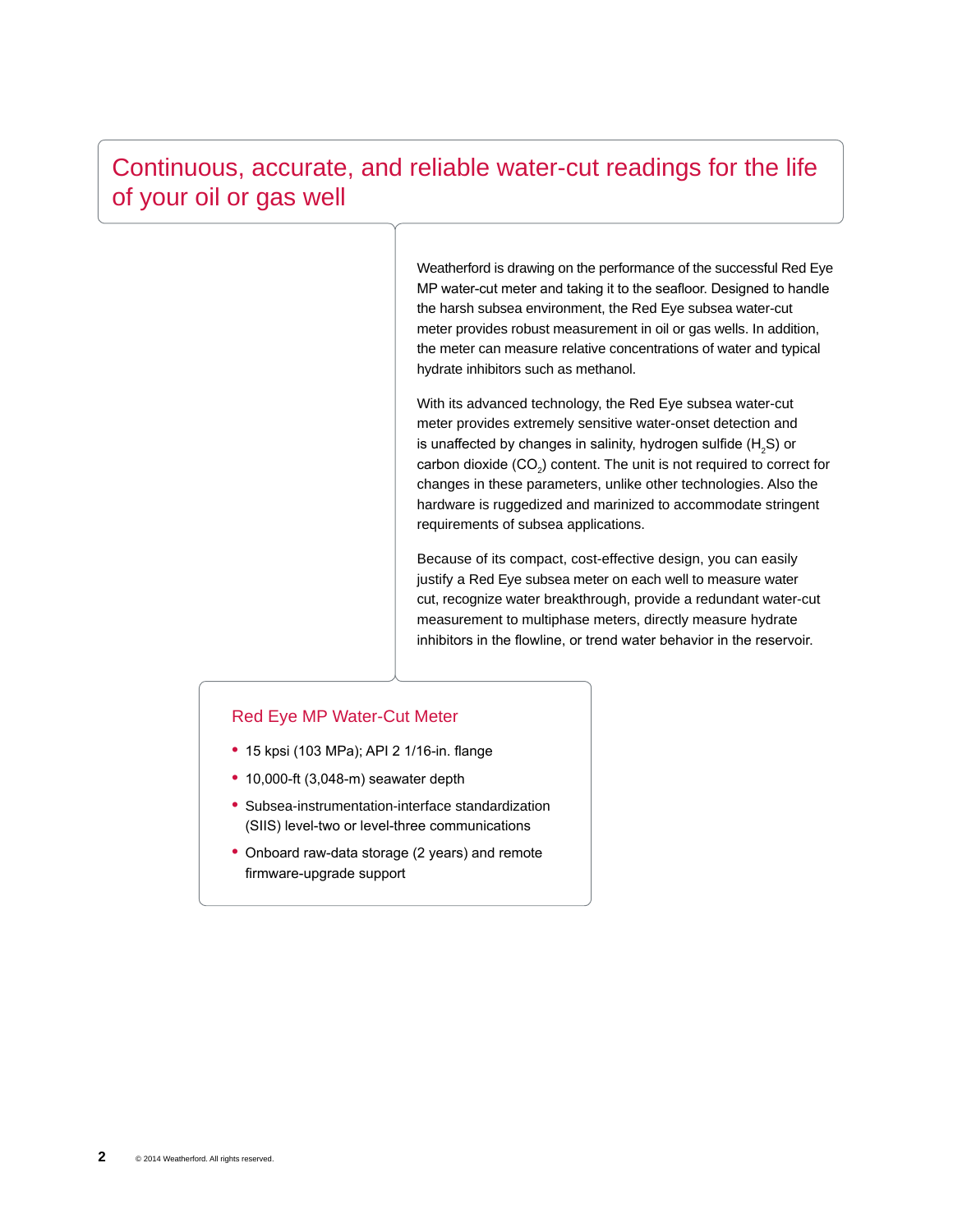

## Industry's only full-range multiphase water-cut meter

Weatherford has redefined the water-cut meter market by creating a device that measures water-cut and water-methanol concentration without being affected by the presence of free gas. There is no need to know how much gas is present (gas volume fraction) or the pressure-volume-temperature (PVT) properties of the gas, which makes the meter easy to configure and operate.

By measuring key wavelengths in the near-infrared (NIR) spectrum, the Red Eye subsea water-cut meter can easily distinguish water, methanol, and liquid hydrocarbon. At one key wavelength, waterbased absorption is more than 2,500 times greater than any other component in the stream. This remarkable sensitivity enables the meter to detect water at or below 0.25 bbl/MMscf. The unit can also determine if there is insufficient liquid to make an accurate water-cut measurement, which prevents user from taking incorrect action based on inaccurate readings.

#### Red Eye advantages

- Nonnuclear
- 0 to 100% water-cut detection
- Accurate water-cut in 0 to 99.5% gas void fraction (GVF)
- Low power requirement
- Minimal communication bandwidth required
- Lifespan of 25 or more years
- Mounting options: on the tree or flowline
- Minimal intrusion into the pipeline



Typical plot

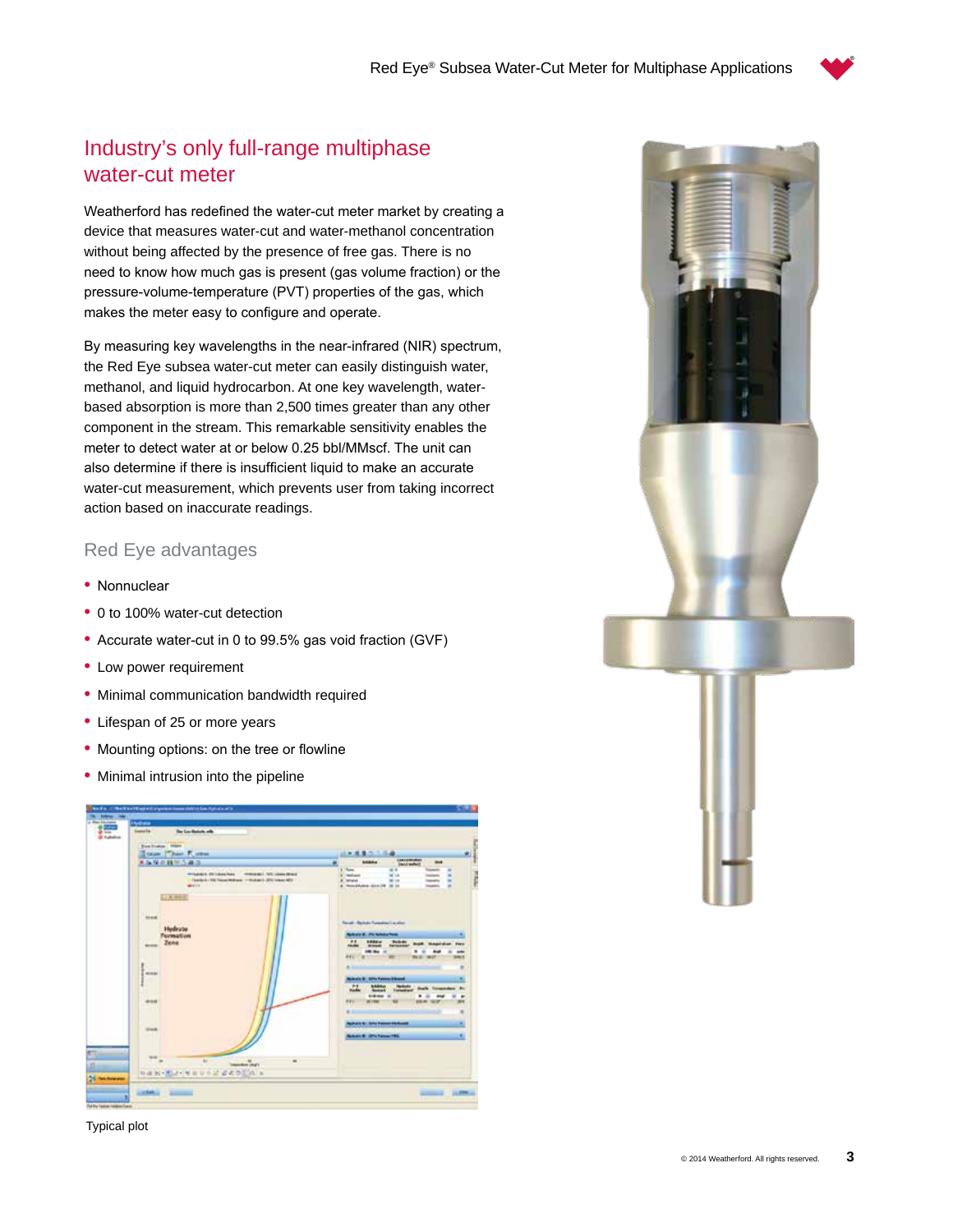

## Typical Applications

The Red Eye subsea water-cut meter is a reservoir management and production optimization tool. Its optimal use is on dedicated flowlines where individual wells can be monitored. The meter can be mounted upstream or downstream from the choke, in the jumper, or on the manifold skid. The sensor probe projects into the flowstream, so it cannot be used in a pigged line.

#### Gas wells

The capability to work in high-gas streams makes the Red Eye product the first practical stand-alone water-cut meter for wet-gas wells. It is insensitive to changes in water- and condensate-density changes.

### Water breakthrough

The unit has an extra optical channel that is extremely sensitive to the presence of water, which enables the meter to directly measure minute changes in low concentrations of water. By trending this measurement, the user can detect if and when water breakthrough occurs.

#### Hydrate-inhibitor measurement

Because the meter measures methanol and other hydrate inhibitors, it provides a valuable part of a flow-assurance (FA) solution. By monitoring relative concentrations of oil, water, and inhibitor, you know if you are injecting too much or too little inhibitor and can implement a more efficient and cost-effective FA solution.

### Oil wells

Red Eye technology was originally developed for oil wells, and all its capabilities for surface wells remain or have been enhanced for the subsea version. The meter can monitor and adjust its power output as needed, can monitor its own health, and can be recalibrated or receive new firmware remotely.

#### Redundancy measurement

The Red Eye subsea meter can be used as a redundant water-cut measurement device as a backup to a subsea multiphase flowmeter (MPFM). Typically, water cut is the most difficult measurement for an MPFM to make. If knowing water-cut measurement is crucial, an operator can use the Red Eye subsea meter with the MPFM to provide redundant measurement for this critical parameter.

#### Virtual metering and flow-assurance software support

Some of the most critical inputs for virtual metering (VM) and FA software applications are the direct measurements provided by the Red Eye subsea water-cut meter. The addition of this meter to any subsea production system enables the user to better implement these software packages.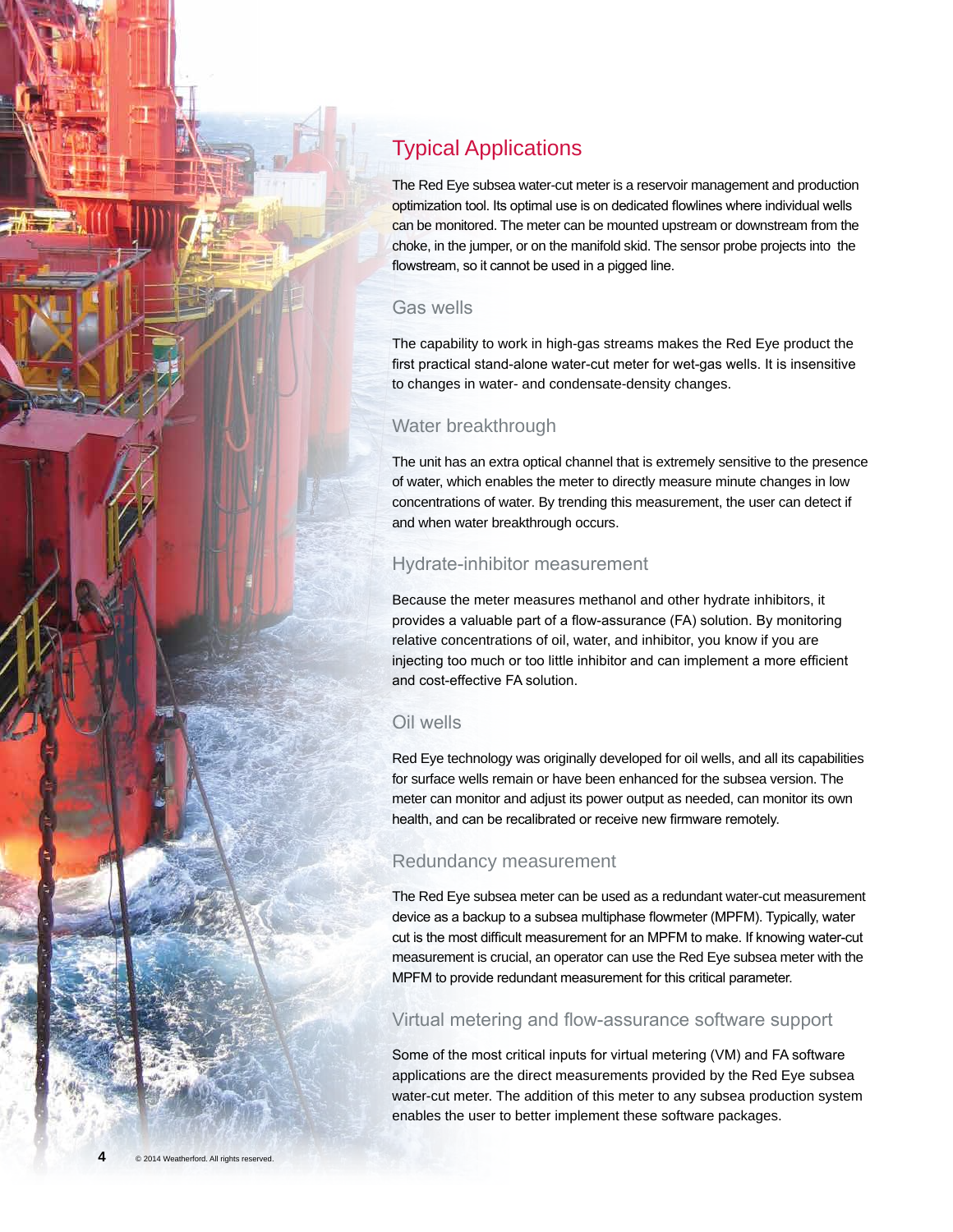# **Specifications**

## Measurement

| Range                 | <b>Water Cut</b>                 | <b>Additional Measurements</b>                                                                                              |
|-----------------------|----------------------------------|-----------------------------------------------------------------------------------------------------------------------------|
| $0 < x < 20\%$ GVF    | 0 to 100% $\pm$ 2% <sup>a</sup>  | Methanol-water-oil concentration <sup>b</sup><br>Slug detection<br>Water detection <sup>c</sup>                             |
| $20\% < x < 95\%$ GVF | 0 to 100% $\pm$ 5% <sup>a</sup>  | Methanol-water-oil concentration <sup>b</sup><br>Slug detection<br>Water detection <sup>c</sup>                             |
| > 95% GVF             | 0 to 100% $\pm$ 10% <sup>a</sup> | Methanol-water-oil concentration <sup>bc</sup><br>Slug detection<br>Water-fraction tracking<br>Water detection <sup>d</sup> |

ªError given in absolute terms.<br>ʰMethanol or any common hydrate inhibitor

c Methanol-water concentration measurement uncertainty ±10% d Water detection limit is 0.25 bbl/MMscfd.

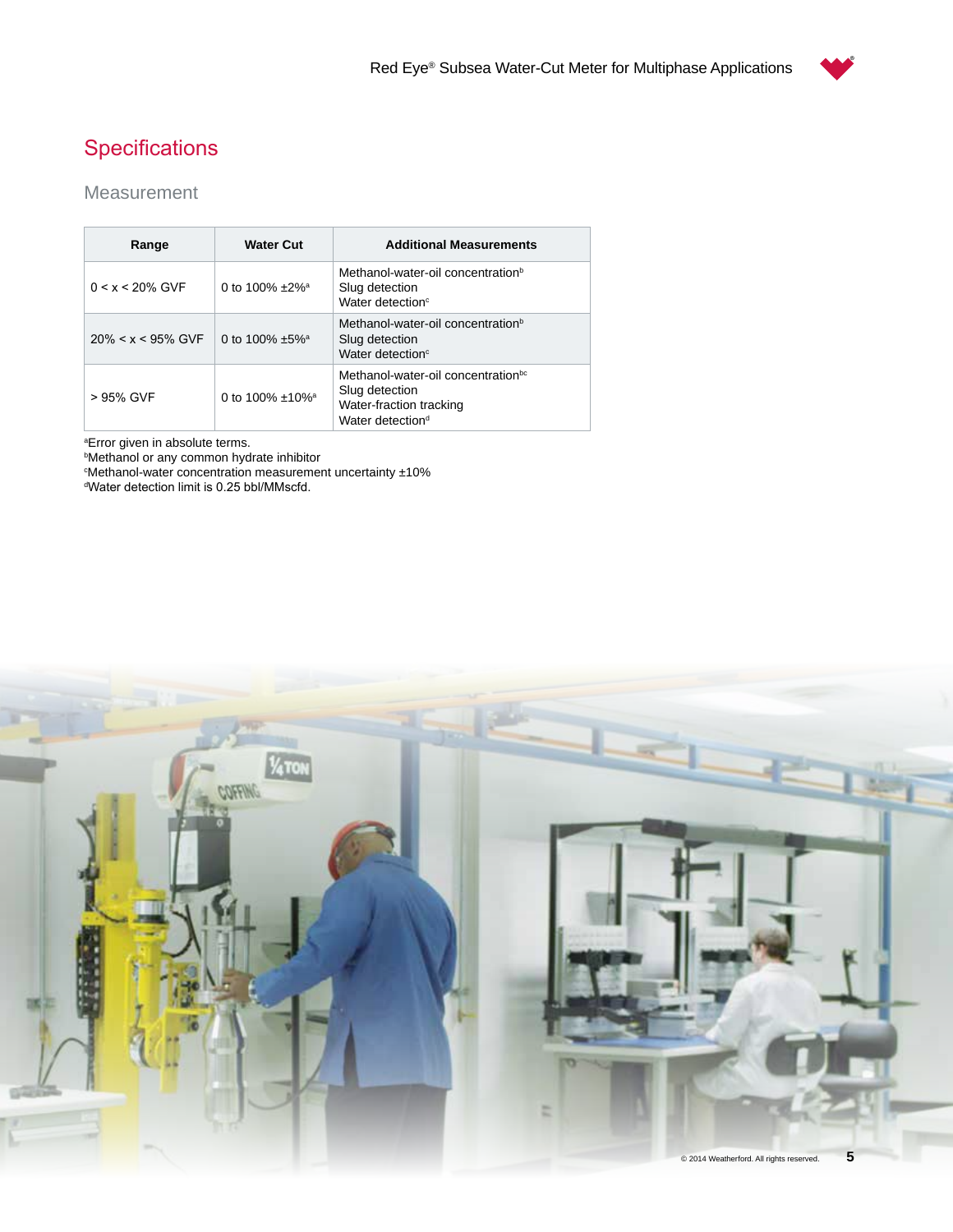# Specifications (continued)

Hardware

| Operation pressure rating (psi, MPa)                          | 15,000<br>103                                                                                           |
|---------------------------------------------------------------|---------------------------------------------------------------------------------------------------------|
| Temperature rating (°F, °C)                                   | -40 to 302<br>$-40$ to $150$                                                                            |
| Water-depth rating (ft, m)                                    | 10,000<br>3,048                                                                                         |
| Flange type                                                   | 2 1/16-in. API 6BX                                                                                      |
| Material                                                      | Alloy 925 (INCOLOY <sup>®</sup> 925 and<br>Hastelloy® C276)                                             |
| Weight (lb, kg)                                               | 178<br>80.8                                                                                             |
| Probe length                                                  | To customer requirements                                                                                |
| Canister dimensions,<br>diameter $\times$ length (in., $mm$ ) | $6.3 \times 21.5$<br>$160 \times 546$                                                                   |
| Electronics chamber                                           | Argon filled, 1 atmosphere (ATM)                                                                        |
| Design life                                                   | 25 years                                                                                                |
| Electronics operating temperature                             |                                                                                                         |
| range (°F, °C)                                                | -4 to 158 (-20 to 70) ambient                                                                           |
| Input voltage range                                           | 18 to 30 VDC                                                                                            |
| Power consumption                                             | • < 10 watts (6 watts typical)<br>• SIIS-medium power rating                                            |
| Power-supply topology                                         | Redundant power input supported                                                                         |
| Communication topology                                        | SIIS Level2-CANopen <sup>®</sup> ,<br>Level 3-Ethernet. RS422/485<br>Redundant communications supported |
| Data storage                                                  | 2 yr, 1 sec, 2 Gb in local flash memory                                                                 |

INCOLOY, Hastelloy, and CANopen are registered trademarks of their respective companies.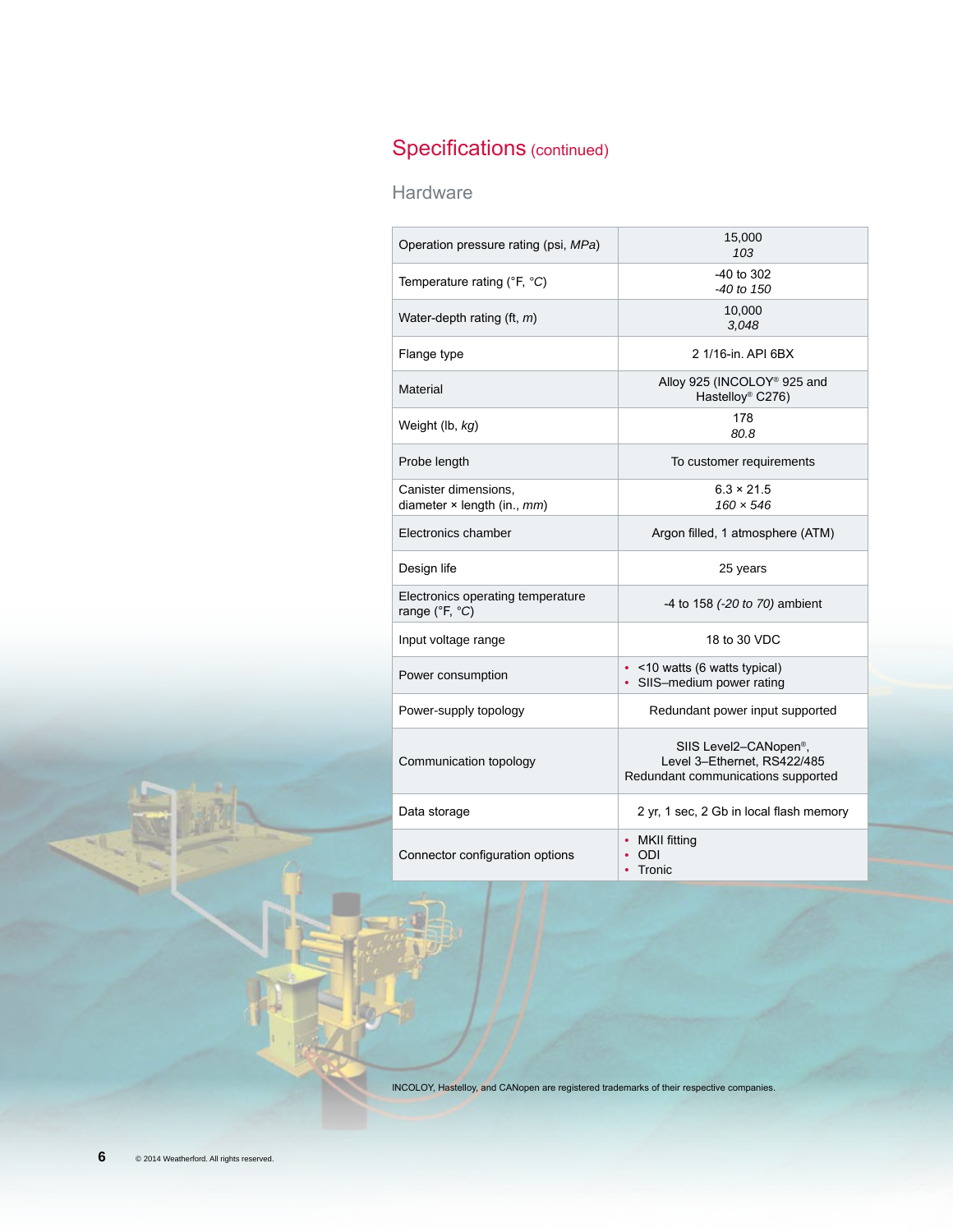

## Codes and Standards

The following codes and standards were used in the development and qualification of the meter.

- ISO 13628-4 Petroleum and natural gas industries– Design and operation of subsea production systems– Part 4: Subsea wellhead and tree equipment
- ISO 13628-6 Petroleum and natural gas industries– Design and operation of subsea production systems– Part 6: Subsea production control systems
- ISO 13628-8 Petroleum and natural gas industries– Design and operation of subsea production systems– Part 8: Remotely operated vehicle (ROV) interfaces on subsea production systems
- NACE MR0175/ISO15156 Petroleum and natural gas industries–Materials for use in  $\mathsf{H}_2$ S-containing environments in oil and gas production
- ISO 10423 Petroleum and natural gas industries– Drilling and production equipment–Wellhead and Christmas tree equipment
- API 17D Specification for subsea wellhead and Christmas tree equipment
- API 17F Specification for Subsea Production Control Systems
- API 17N Subsea production system reliability and technical risk management
- API 6A Specification for wellhead and Christmas tree equipment
- SIIS joint industry group recommendations/guidelines